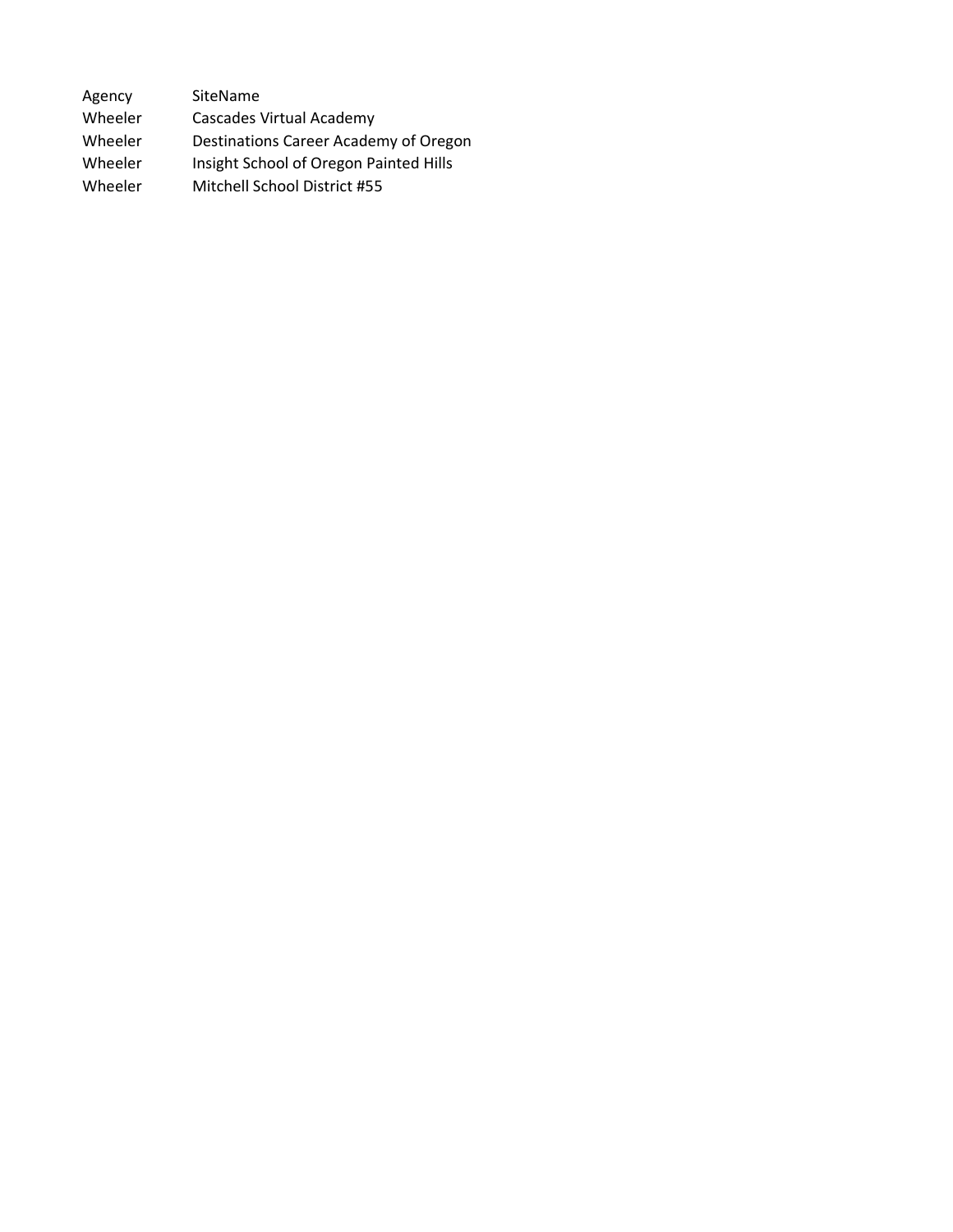| Grade                          | # Documentation Required (Adjusted Enrollment) | # Vaccinated: DTaP/Tdap |
|--------------------------------|------------------------------------------------|-------------------------|
| <b>FULL SCHOOL GRADES K-12</b> | 852                                            | 737                     |
| <b>FULL SCHOOL GRADES K-12</b> | 193                                            | 171                     |
| <b>FULL SCHOOL GRADES K-12</b> | 489                                            | 391                     |
| <b>FULL SCHOOL GRADES K-12</b> |                                                | 37<br>39                |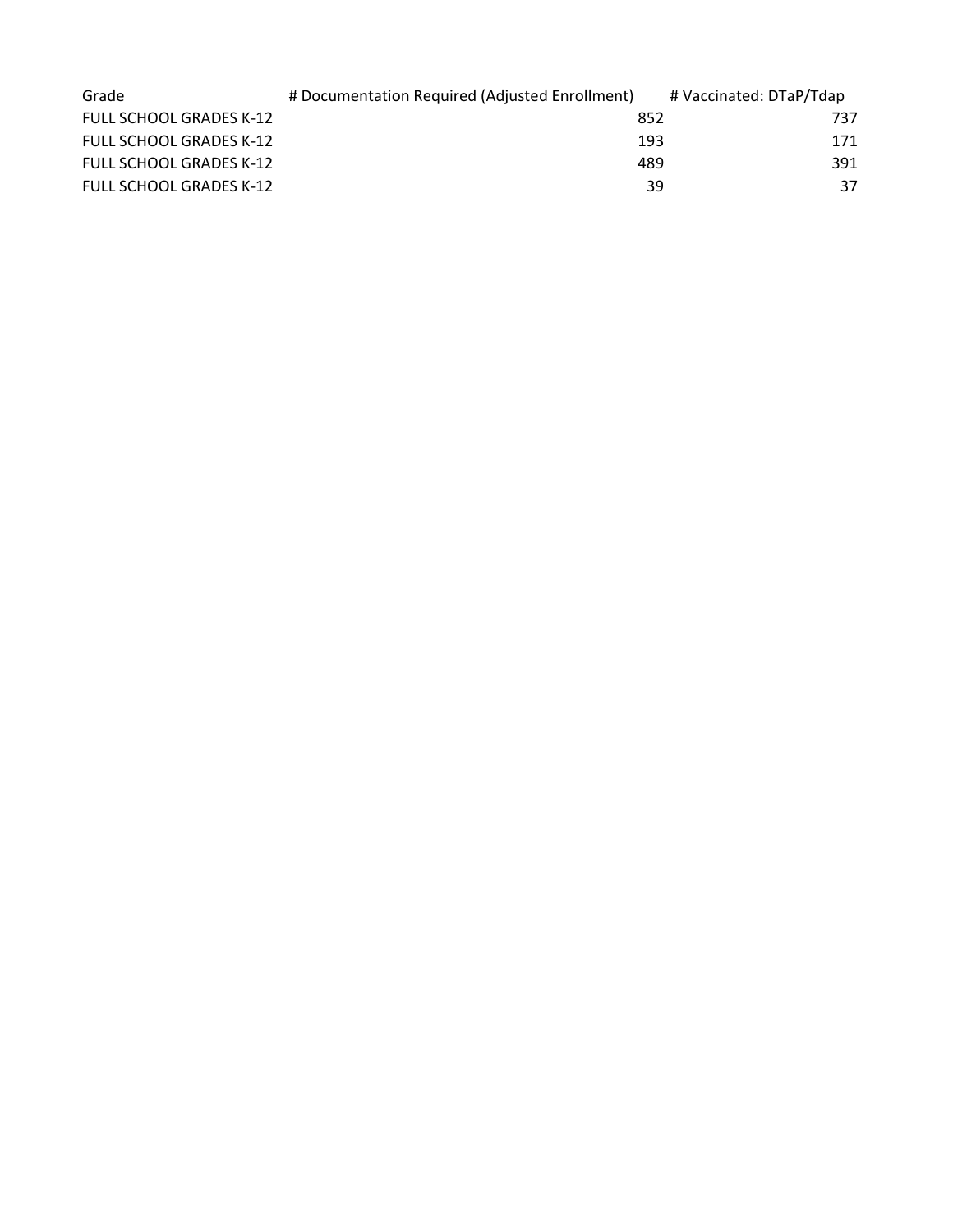| % Vaccinated: DTaP/Tdap # Vaccinated: Polio % Vaccinated: Polio # Vaccinated: Varicella |            |     |
|-----------------------------------------------------------------------------------------|------------|-----|
| 86.5%                                                                                   | 745 87.4 % | 775 |
| 88.6%                                                                                   | 178 92.2 % | 178 |
| 80.0%                                                                                   | 415 84.9 % | 414 |
| 94.9%                                                                                   | 38 97.4 %  | 38  |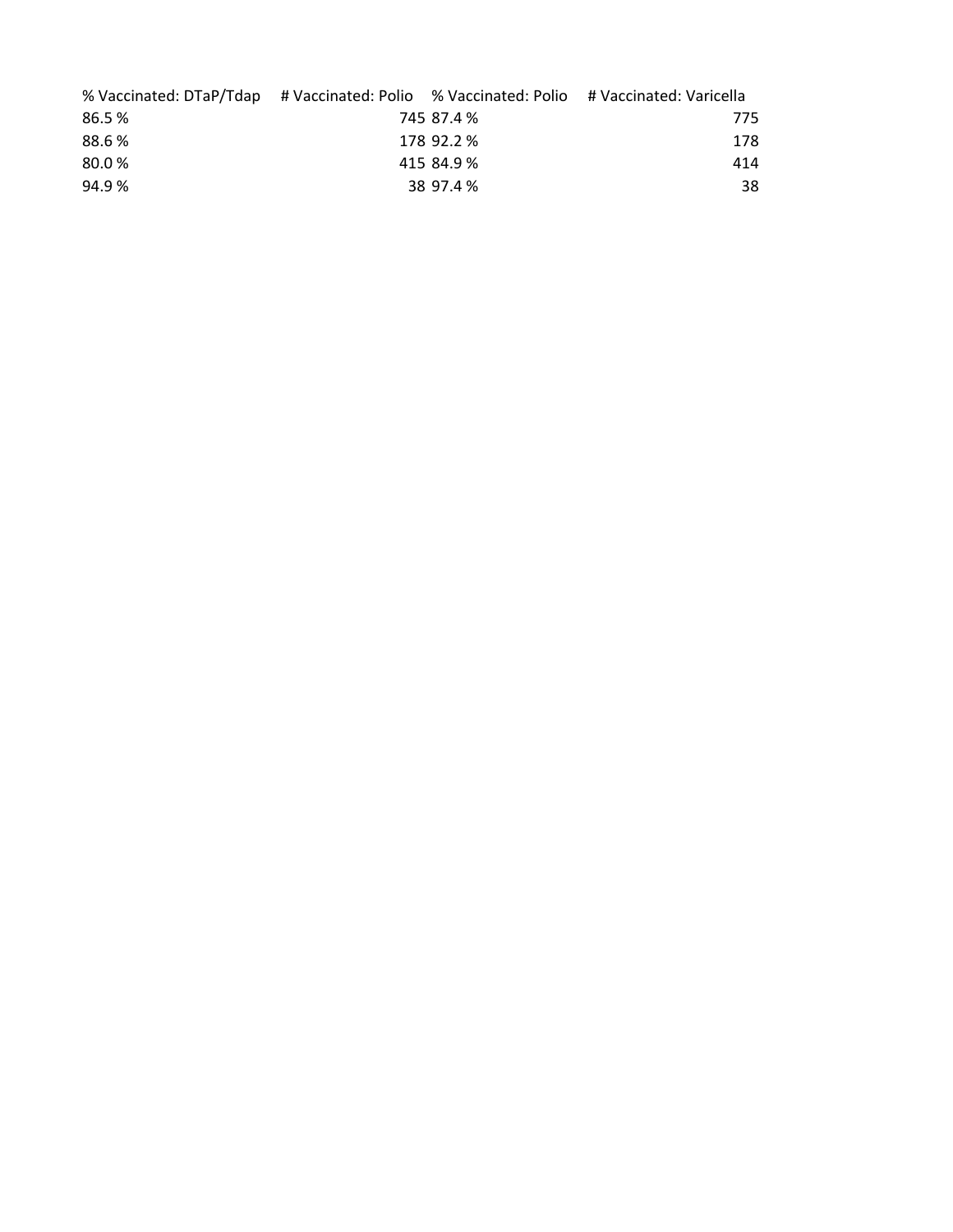| % Vaccinated: Varicella # Vaccinated: MMR % Vaccinated: MMR # Vaccinated: Measles |            |     |
|-----------------------------------------------------------------------------------|------------|-----|
| 91.0%                                                                             | 740 86.9 % | 740 |
| 92.2%                                                                             | 181 93.8 % | 181 |
| 84.7%                                                                             | 408 83.4 % | 408 |
| 97.4 %                                                                            | 38 97.4 %  | 38  |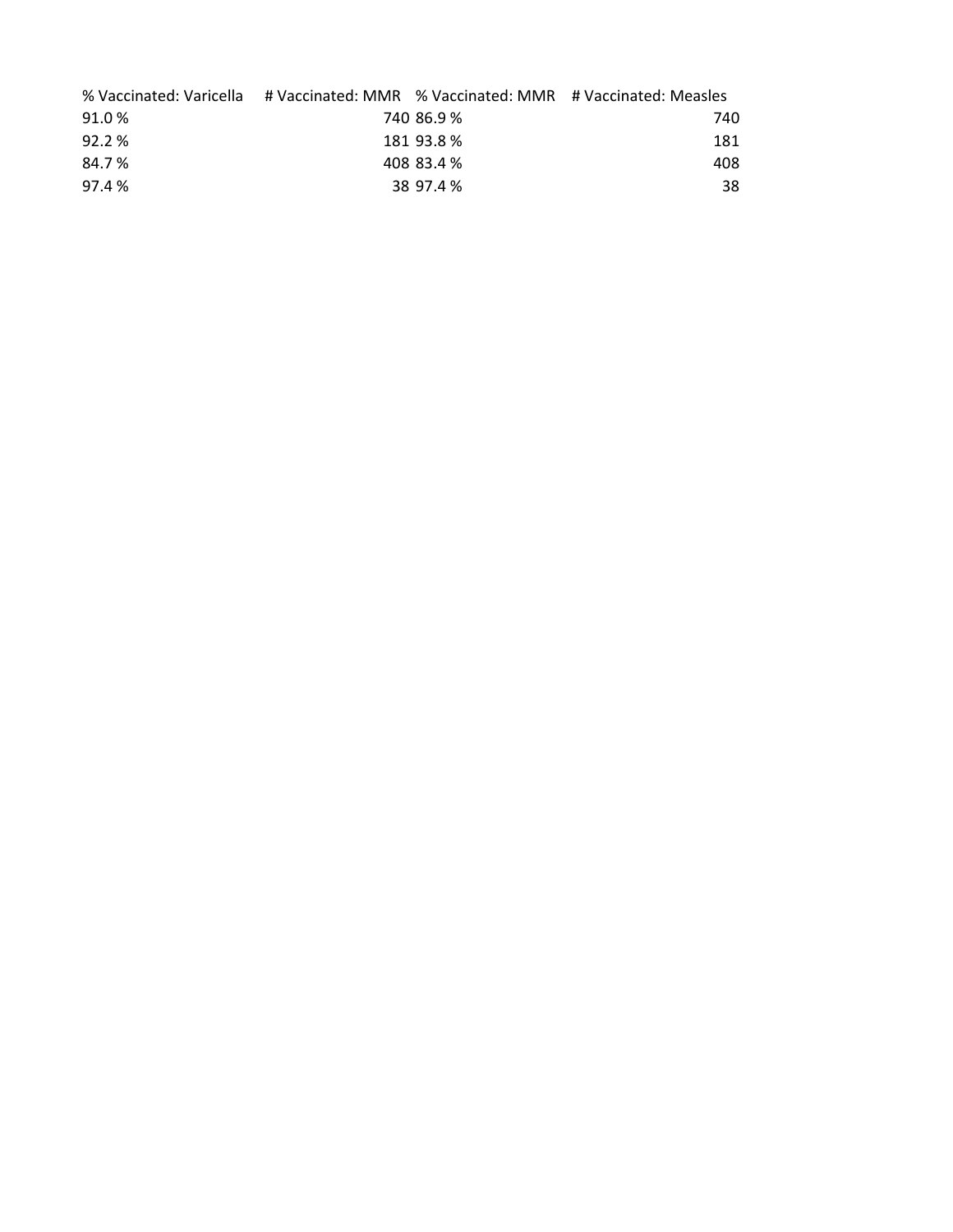| % Vaccinated: Measles # Vaccinated: HepB % Vaccinated: HepB # Vaccinated: HepA |            |     |
|--------------------------------------------------------------------------------|------------|-----|
| 86.9%                                                                          | 766 89.9 % | 771 |
| 93.8%                                                                          | 179 92.7 % | 179 |
| 83.4 %                                                                         | 411 84.0 % | 407 |
| 97.4%                                                                          | 38 97.4 %  | 38  |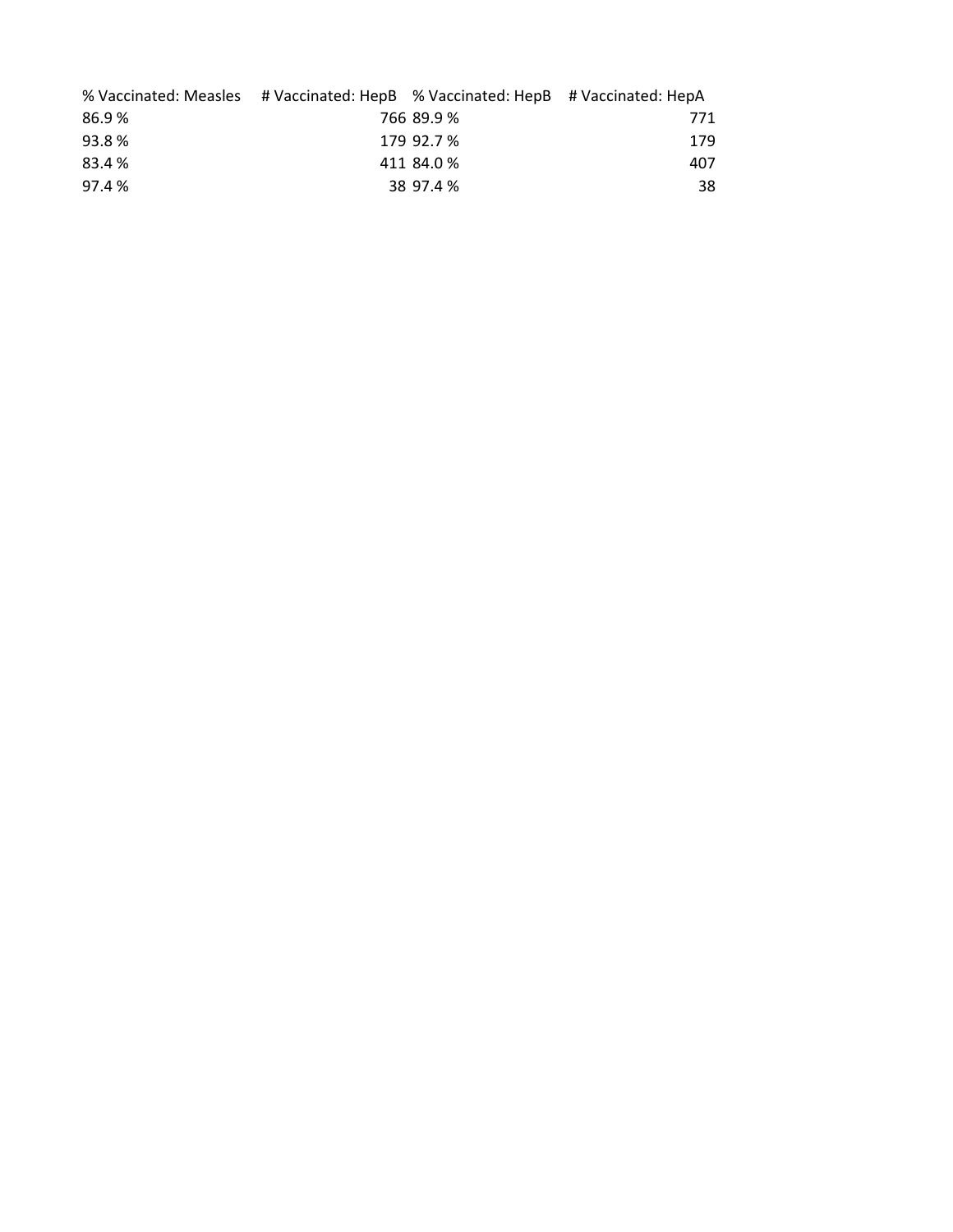|        | % Vaccinated: HepA # With All Vaccines Required % With All Vaccines Required |            |
|--------|------------------------------------------------------------------------------|------------|
| 90.5 % |                                                                              | 709 83.2 % |
| 92.7 % |                                                                              | 165 85.5 % |
| 83.2 % |                                                                              | 383 78.3 % |
| 97.4 % |                                                                              | 37 94.9 %  |
|        |                                                                              |            |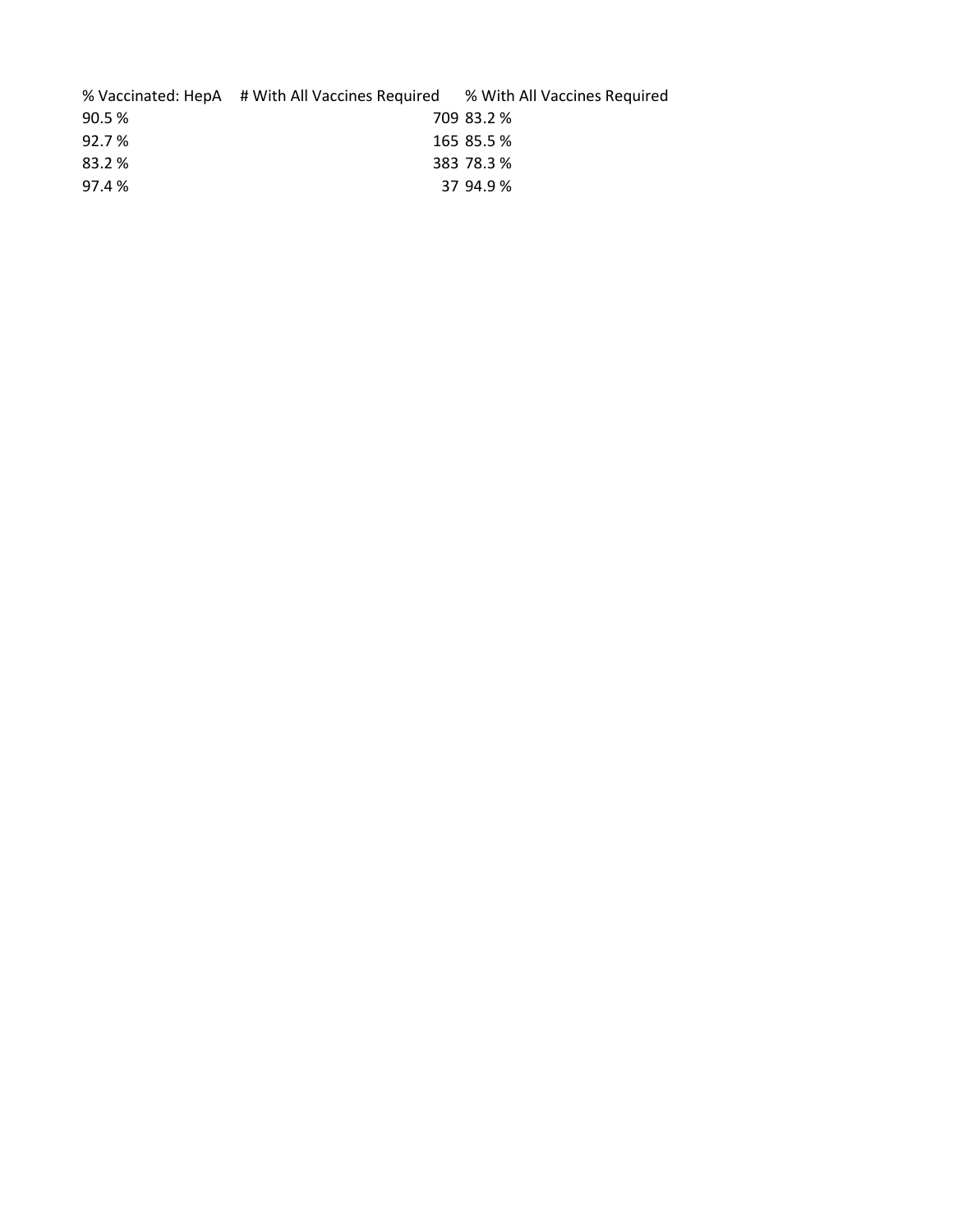# Nonmedical Exemptions Any Vaccines % Nonmedical Exemptions Any Vaccines

 11.0 % 10.9 % 6.7 %

0.0 %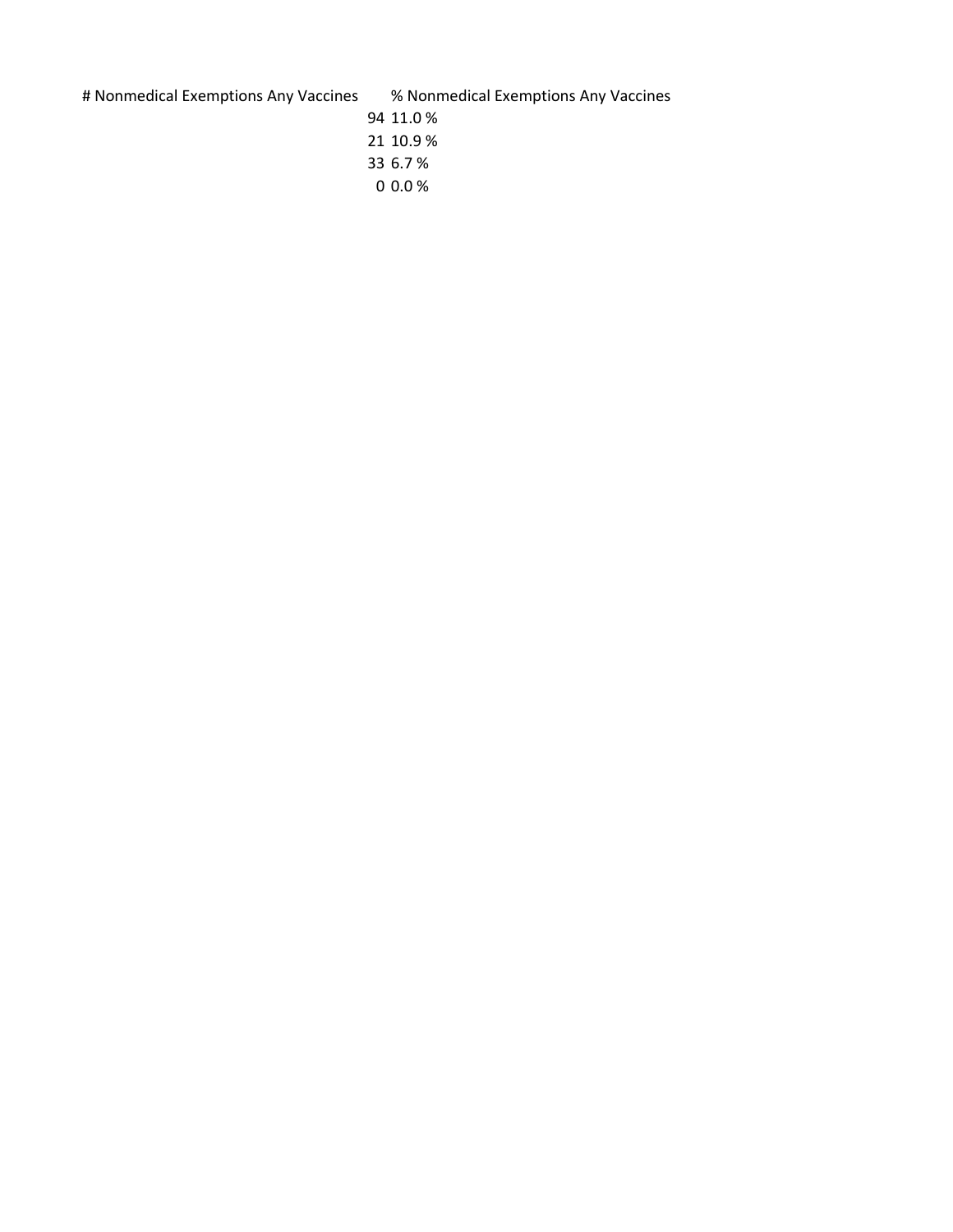| # Exemption: DTaP/Tdap % Exemption: DTaP/Tdap # Exemption: Polio % Exemption: Polio |          |
|-------------------------------------------------------------------------------------|----------|
| 76 8.9 %                                                                            | 77 9.0 % |
| 18 9.3 %                                                                            | 15 7.8 % |
| 30 6.1 %                                                                            | 14 2.9 % |
| $0.0\%$                                                                             | $0.0\%$  |
|                                                                                     |          |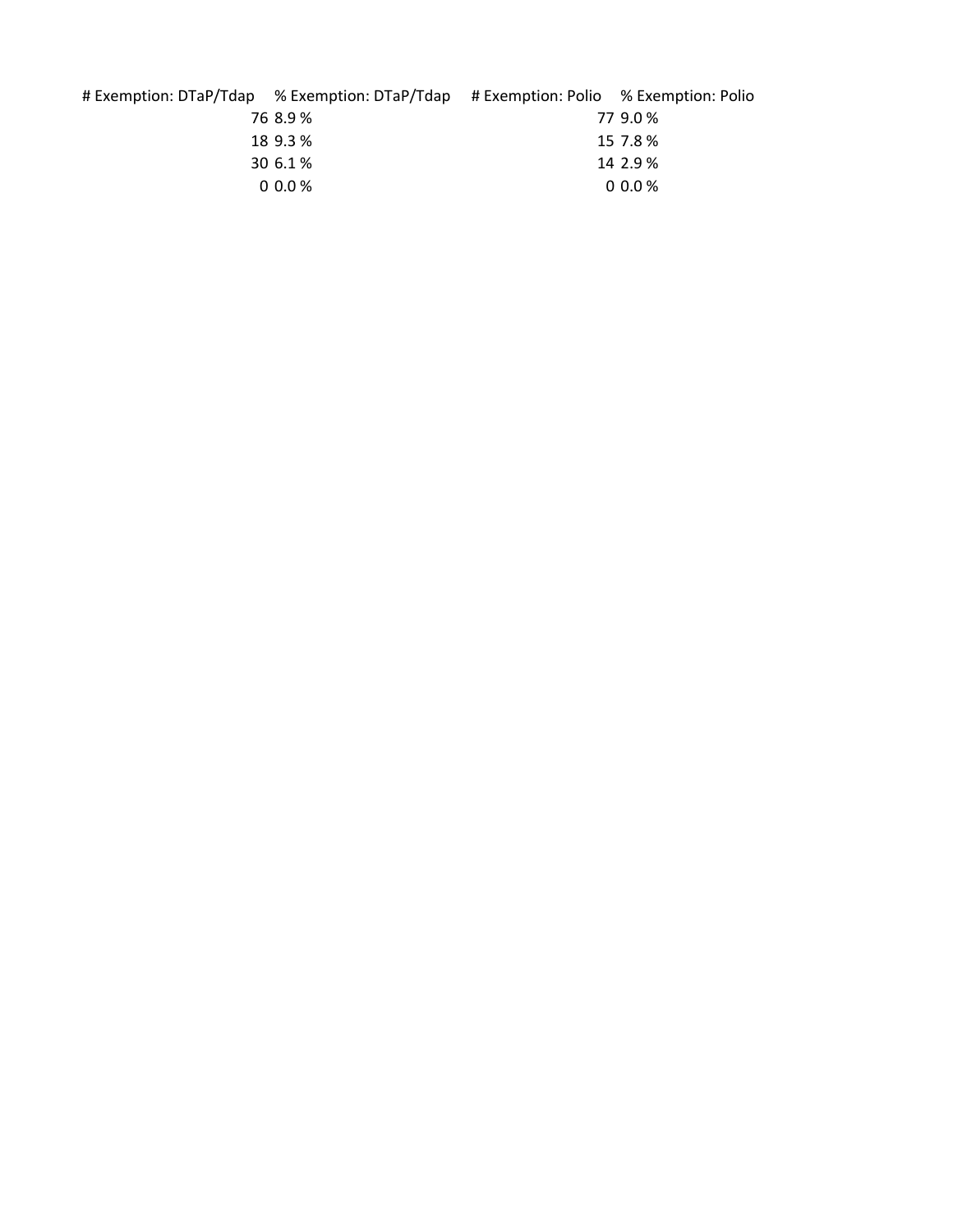| # Exemption: Varicella % Exemption: Varicella |          | # Exemption: Measles % Exemption: Measles |          |
|-----------------------------------------------|----------|-------------------------------------------|----------|
|                                               | 61 7.2 % |                                           | 79 9.3 % |
|                                               | 13 6.7 % |                                           | 15 7.8 % |
|                                               | 14 2.9 % |                                           | 17 3.5 % |
|                                               | $0.0\%$  |                                           | $0.0\%$  |
|                                               |          |                                           |          |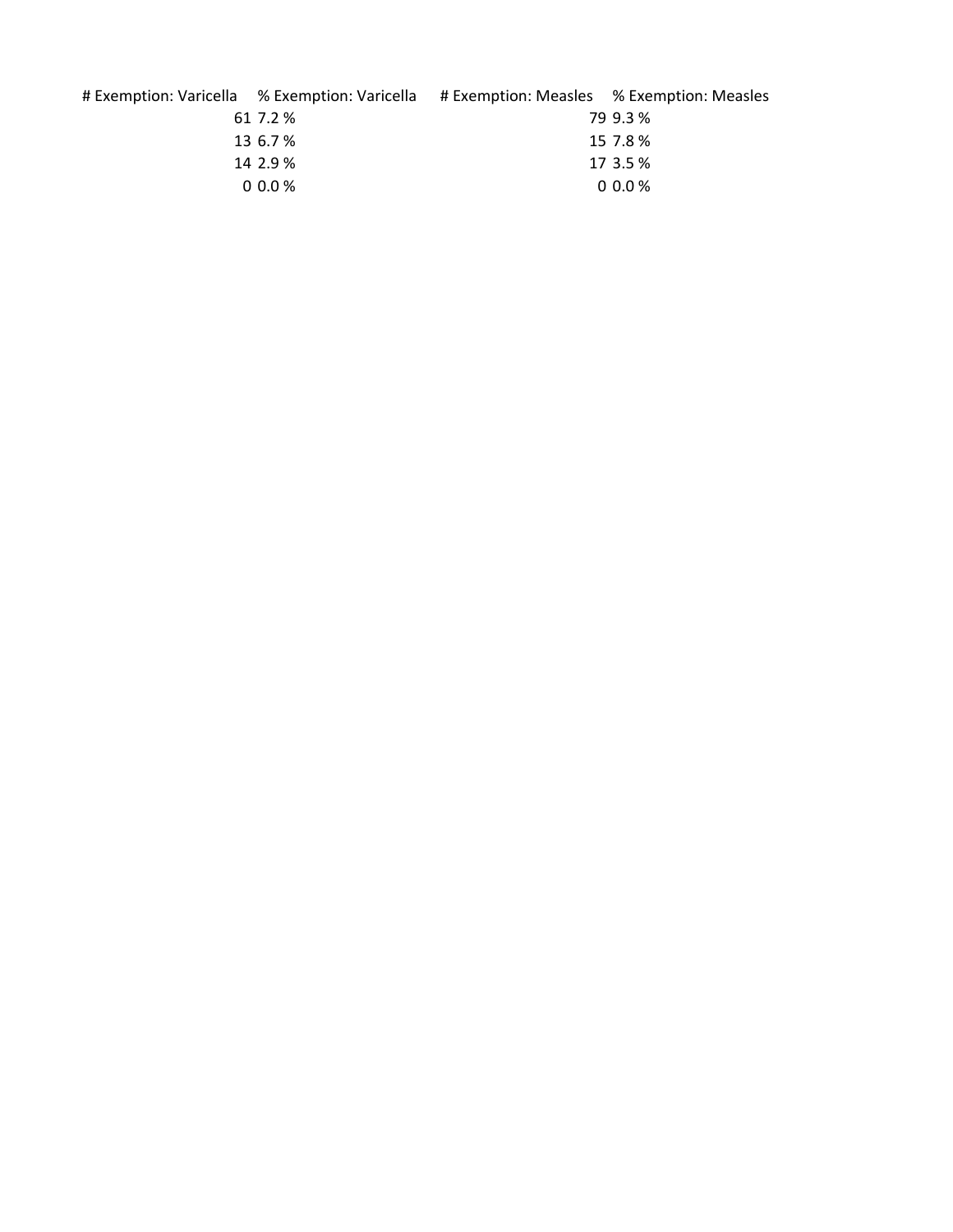|          | # Exemption: Mumps % Exemption: Mumps # Exemption: Rubella % Exemption: Rubella |          |
|----------|---------------------------------------------------------------------------------|----------|
| 60 7.0 % |                                                                                 | 60 7.0 % |
| 11 5.7 % |                                                                                 | 11 5.7 % |
| 14 2.9 % |                                                                                 | 14 2.9 % |
| $0.00\%$ |                                                                                 | $0.0\%$  |
|          |                                                                                 |          |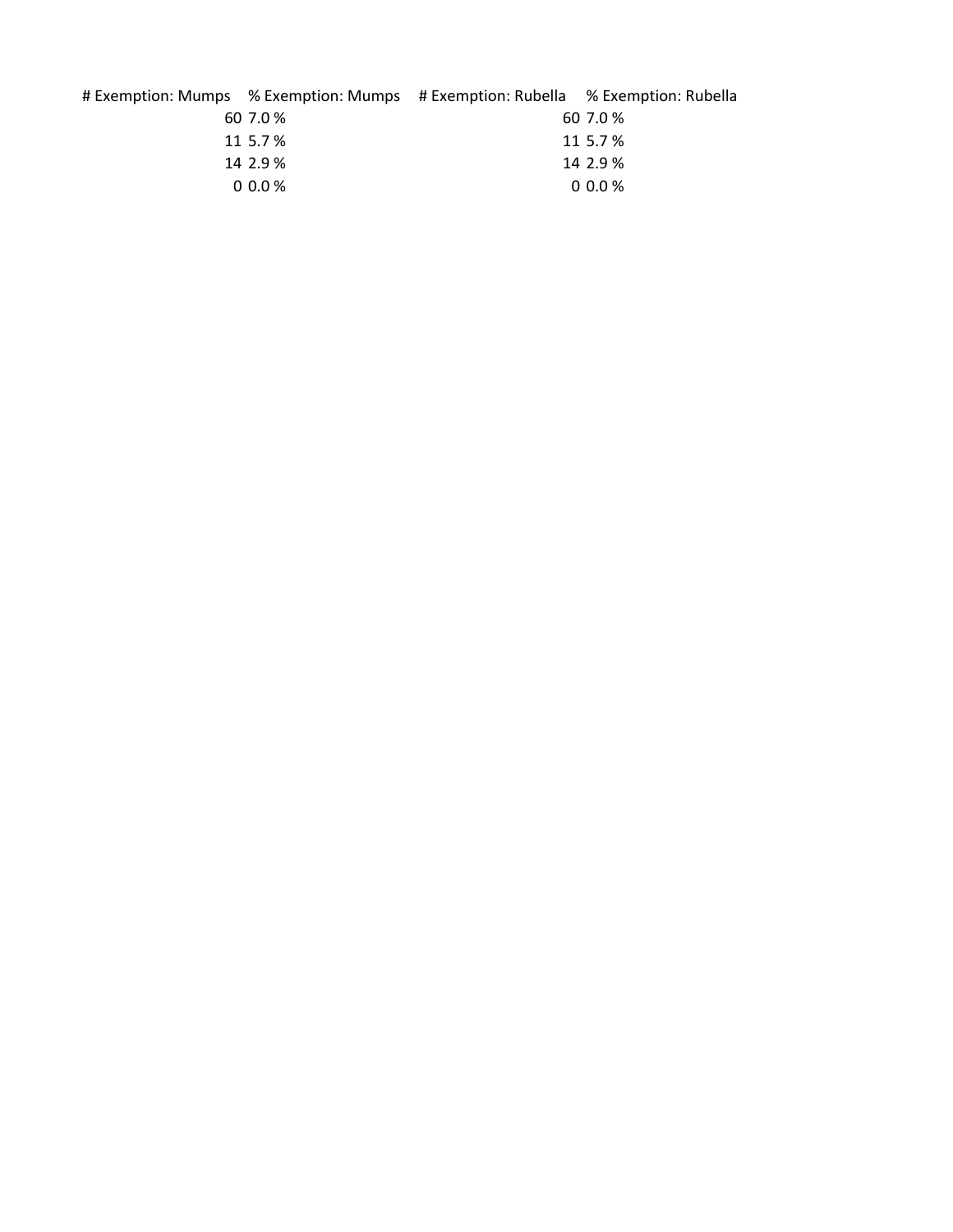|          | # Exemption: HepB % Exemption: HepB # Exemption: HepA % Exemption: HepA |          |
|----------|-------------------------------------------------------------------------|----------|
| 63 7.4 % |                                                                         | 66 7.7 % |
| 13 6.7 % |                                                                         | 13 6.7 % |
| 16 3.3 % |                                                                         | 18 3.7 % |
| $0.0\%$  |                                                                         | $0.0\%$  |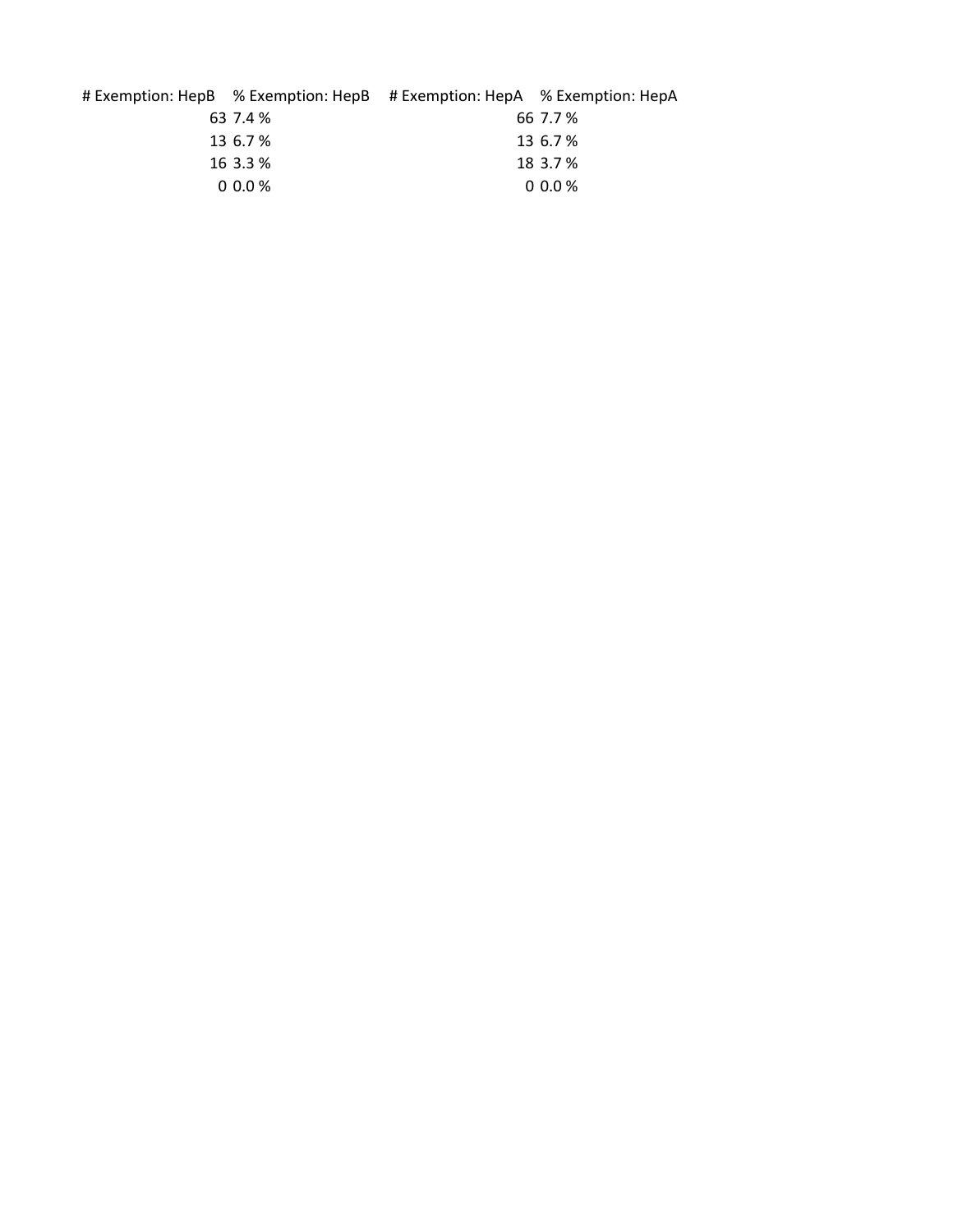# Nonmedical Exemptions All Vaccines

| % Nonmedical Exemptions All Vaccines | # No Record |
|--------------------------------------|-------------|
| 51 6.0 %                             |             |
| 10 5.2 %                             |             |
| 13 2.7 %                             | 58          |
| $0.00\%$                             |             |